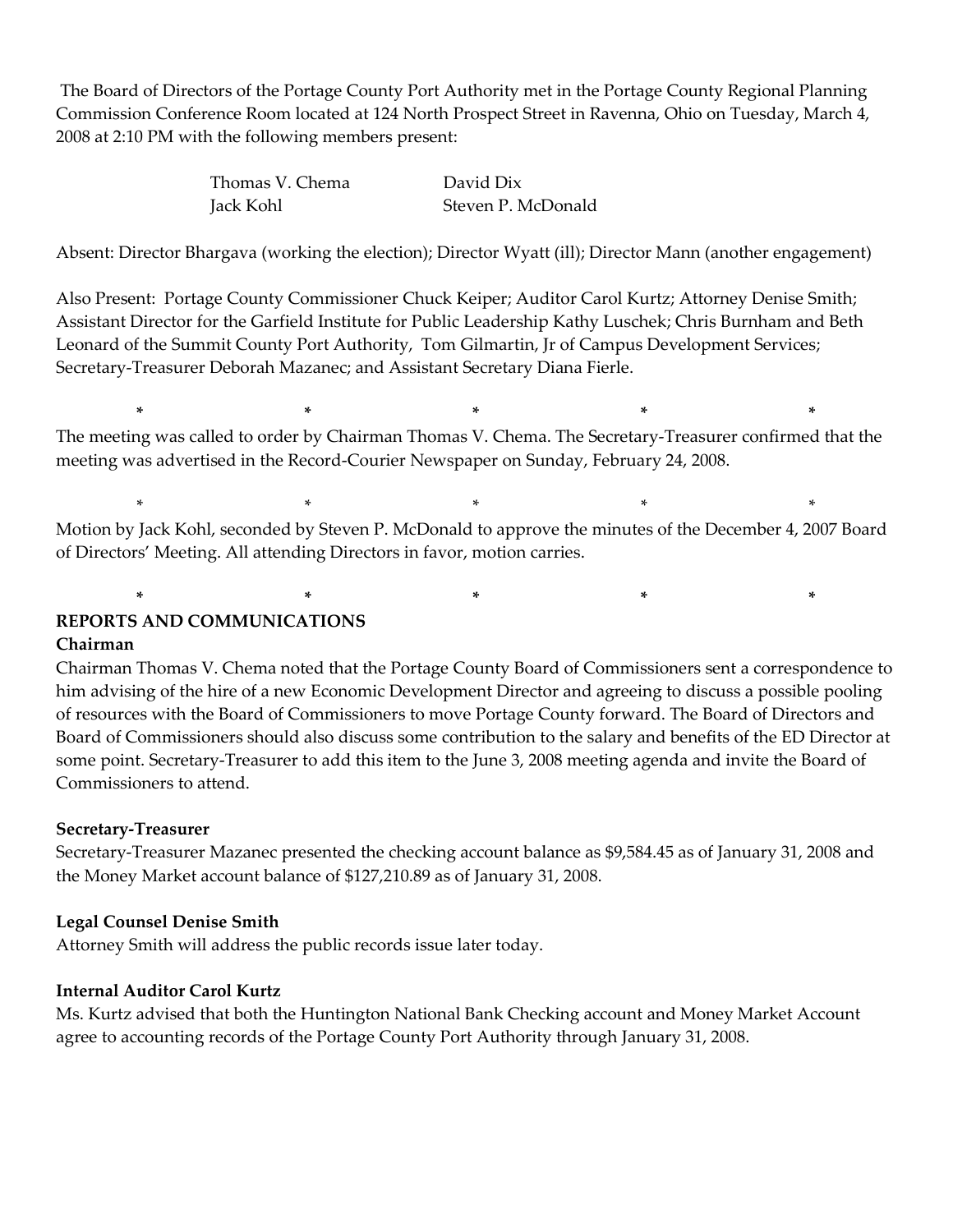# **Representative to the Ohio Port Authority Council**

Director Jack Kohl advised that he was unable to attend the previous council meeting. Director Kohl noted that the 2008 Annual Port Authority Legislative Event is schedule for Wednesday, May 7, 2008 in Columbus from 8:00 AM – 9:30 AM, should any Director like to attend.

**\* \* \* \* \***

# **DISCUSSION**

Tom Gilmartin Jr. gave the Board of Directors an update on his proposed development, which is a housing project on the site of the former Hiram Elementary School campus located in the Village of Hiram. Campus Developmental Partners, Inc. is proposing this project to house Hiram College students. Mr. Gilmartin noted that the site is two blocks away from the college campus.

# **Substitute House Bill 9 – Public Records Law**

Attorney Smith advised the Board of Directors that, in accordance with Ohio House Bill 9, they must adopt a Public Records Policy. The Board has already authorized the Secretary-Treasurer to attend a three hour training on their behalf.

**\* \* \* \* \***

In the Board packets today are the Summit County Port Authority Public Records Policy and the Portage County Board of Commissioners Public Records Policy. The Directors agreed to review the two policies and be prepared to consider a Portage County Port Authority policy at the June Directors' meeting.

Attorney Smith noted that the Board of Directors must also approve a Retention Schedule for the maintenance and destruction of records. The Portage County Board of Commissioners schedules included in policy.

The Board of Directors approved the draft correspondence to the Top 100 Portage County Businesses advising what financing tools are available through the Port Authority, as presented by the Secretary-Treasurer. The letter will be sent in mid-March.

**\* \* \* \* \***

**\* \* \* \* \***

## **CORRESPONDENCE**

- A. Payment of \$4,405.00 for service charge for the Delta Systems Inc. Project received and deposited into the PCPA checking account/Information only
- B. February 26, 2008 correspondence from the Portage County Board of Commissioners regarding the new Director of the Portage County Department of Economic Development/The Directors agreed to invite the Board of Commissioners to the June meeting to discuss how the new Director will work with the Port Authority.

## **SCHEDULED MEETING DATES**

The next Portage County Port Authority Board of Directors' meeting is scheduled for Tuesday, June 3, 2008 at 2:00 PM. The Directors agreed to also hold the Proposed FY 2009 Tax Budget Public Hearing June 3, 2008.

**\* \* \* \* \***

**\* \* \* \* \***